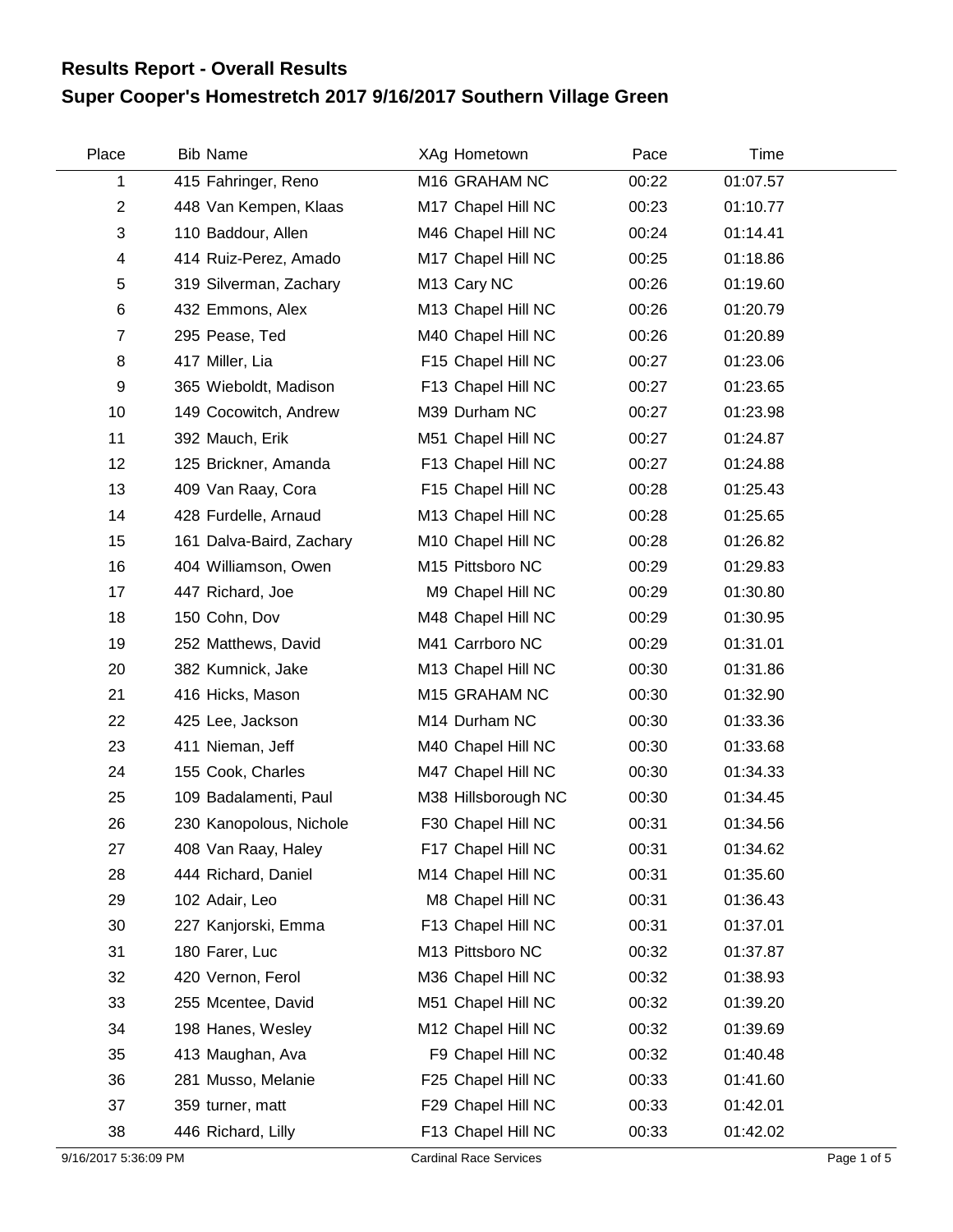| Place | <b>Bib Name</b>        | XAg Hometown       | Pace  | Time     |  |
|-------|------------------------|--------------------|-------|----------|--|
| 39    | 203 harris, william    | m41 Pittsboro NC   | 00:33 | 01:42.30 |  |
| 40    | 287 Orr, Annabel       | F9 Chapel Hill NC  | 00:33 | 01:42.61 |  |
| 41    | 450 Duffy, Lillian     | F14 Chapel Hill NC | 00:33 | 01:43.14 |  |
| 42    | 378 Find, Gridt        | F43 Chapel Hill NC | 00:33 | 01:43.35 |  |
| 43    | 449 Duffy, Beth        | F46 Chapel Hill NC | 00:33 | 01:43.81 |  |
| 44    | 309 Robinson, Nick     | M53 Chapel Hill NC | 00:34 | 01:43.97 |  |
| 45    | 179 Farer, Len         | M8 Pittsboro NC    | 00:34 | 01:43.99 |  |
| 46    | 126 Brickner, Tom      | M56 Chapel Hill NC | 00:34 | 01:44.06 |  |
| 47    | 437 Bowman, Lee        | M43 Chapel Hill NC | 00:34 | 01:44.13 |  |
| 48    | 418 Winters, Tim       | M40 Chapel Hill NC | 00:34 | 01:44.39 |  |
| 49    | 202 Harris, Theo       | M13 Chapel Hill NC | 00:34 | 01:44.53 |  |
| 50    | 294 Pease, AJ          | M11 Chapel Hill NC | 00:34 | 01:44.83 |  |
| 51    | 402 Benedick, David    | M42 Chapel Hill NC | 00:34 | 01:44.87 |  |
| 52    | 381 Kumnick, Brody     | M10 Chapel Hill NC | 00:34 | 01:45.00 |  |
| 53    | 438 Riveros, Diego     | M40 Chapel Hill NC | 00:34 | 01:45.72 |  |
| 54    | 311 Rogerson, Sara     | F13 Chapel Hill NC | 00:34 | 01:45.94 |  |
| 55    | 426 Furdelle, Garance  | F13 Chapel Hill NC | 00:34 | 01:46.19 |  |
| 56    | 345 Stowe, Evan        | M8 Chapel Hill NC  | 00:35 | 01:47.73 |  |
| 57    | 399 Schuler, Mackenzie | F9 DURHAM NC       | 00:35 | 01:47.96 |  |
| 58    | 391 Velarde, James     | M15 Chapel Hill NC | 00:35 | 01:48.31 |  |
| 59    | 396 Wolk, Adam         | M42 Chapel Hill NC | 00:35 | 01:48.47 |  |
| 60    | 398 Bastian, Kevin     | M33 Chapel Hill NC | 00:35 | 01:48.91 |  |
| 61    | 346 Stowe, Matt        | M42 Chapel Hill NC | 00:35 | 01:48.91 |  |
| 62    | 388 merritt, kathy     | F63 DURHAM NC      | 00:35 | 01:48.91 |  |
| 63    | 170 Duke, Chad         | M35 Chapel Hill NC | 00:35 | 01:49.34 |  |
| 64    | 380 Hansen, Peter      | M49 Chapel Hill NC | 00:35 | 01:49.48 |  |
| 65    | 443 Richard, Alison    | F16 Chapel Hill NC | 00:36 | 01:50.13 |  |
| 66    | 144 Chenet, Abigail    | F8 Chapel Hill NC  | 00:36 | 01:50.30 |  |
| 67    | 401 Benedick, Quinn    | F9 Chapel Hill NC  | 00:36 | 01:50.31 |  |
| 68    | 296 Pease, Tyler       | M10 Chapel Hill NC | 00:36 | 01:50.76 |  |
| 69    | 350 Taylor, Carina     | F16 Chapel Hill NC | 00:36 | 01:51.15 |  |
| 70    | 360 Walsh, Charlie     | M12 Chapel Hill NC | 00:36 | 01:51.50 |  |
| 71    | 288 Orr, Jennie        | F40 Chapel Hill NC | 00:36 | 01:51.97 |  |
| 72    | 263 McNaull, Stewart   | M46 Chapel Hill NC | 00:36 | 01:52.00 |  |
| 73    | 427 Furdelle, Alixe    | F14 Chapel Hill NC | 00:36 | 01:52.79 |  |
| 74    | 197 Hanes, Ryan        | F10 Chapel Hill NC | 00:36 | 01:52.85 |  |
| 75    | 301 Pohlman, Constanze | F10 Chapel Hill NC | 00:36 | 01:52.93 |  |
| 76    | 285 Opland, Carli      | F25 Chapel Hill NC | 00:36 | 01:53.10 |  |
| 77    | 454 Eccleston, Lydia   | F13 Chapel Hill NC | 00:37 | 01:53.29 |  |
| 78    | 277 Musso, Alan        | M53 Chapel Hill NC | 00:37 | 01:53.94 |  |
| 79    | 422 Stuckey, Amy       | F33 Chapel Hill NC | 00:37 | 01:54.04 |  |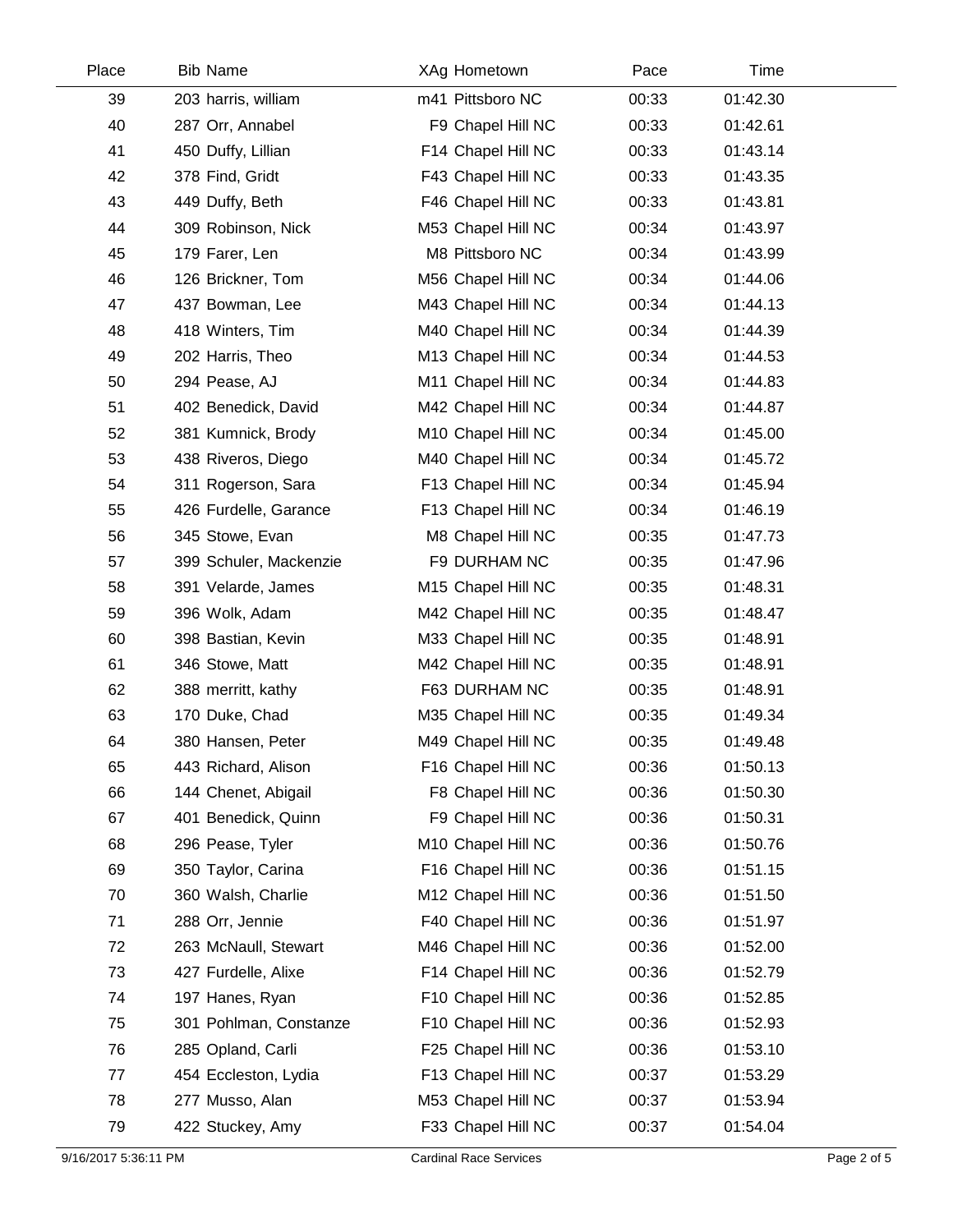| Place | <b>Bib Name</b>         | XAg Hometown       | Pace  | Time     |  |
|-------|-------------------------|--------------------|-------|----------|--|
| 80    | 372 Work, Duncan        | M41 Chapel Hill NC | 00:37 | 01:54.05 |  |
| 81    | 407 Van Raay, Paul      | M48 Chapel Hill NC | 00:37 | 01:54.18 |  |
| 82    | 189 Gross, Stuart       | M36 RALEIGH NC     | 00:37 | 01:54.30 |  |
| 83    | 225 kallam, eddie       | M51 Pittsboro NC   | 00:37 | 01:54.87 |  |
| 84    | 171 Duke, Charlie       | M9 Chapel Hill NC  | 00:37 | 01:54.89 |  |
| 85    | 279 Musso, Jennifer     | F24 Chapel Hill NC | 00:37 | 01:55.62 |  |
| 86    | 207 Holland, Holly      | F55 Chapel Hill NC | 00:37 | 01:55.74 |  |
| 87    | 278 Musso, Belinda      | F50 Chapel Hill NC | 00:37 | 01:56.15 |  |
| 88    | 183 Gellinger, Keelie   | F28 Carrboro NC    | 00:38 | 01:56.61 |  |
| 89    | 344 Stoeltzing, Daniel  | M30 Durham NC      | 00:38 | 01:57.03 |  |
| 90    | 375 Zuercher, Nikko     | M10 Chapel Hill NC | 00:38 | 01:57.48 |  |
| 91    | 376 Zuercher, William   | M46 Chapel Hill NC | 00:38 | 01:58.66 |  |
| 92    | 274 Morgan, Simon       | M10 Chapel Hill NC | 00:38 | 01:58.89 |  |
| 93    | 421 Ashley, Sophie      | F13 Chapel Hill NC | 00:38 | 01:59.17 |  |
| 94    | 283 Neal, Sarah         | F12 Chapel Hill NC | 00:38 | 01:59.34 |  |
| 95    | 441 Peterson, Susannah  | F13 Chapel Hill NC | 00:39 | 01:59.93 |  |
| 96    | 320 Sims, Ashley        | F30 Durham NC      | 00:39 | 02:00.28 |  |
| 97    | 347 Stowe, Morgan       | F9 Chapel Hill NC  | 00:39 | 02:01.17 |  |
| 98    | 433 Neal, Chris         | M46 Chapel Hill NC | 00:39 | 02:01.29 |  |
| 99    | 419 Gayton, Liliahna    | F13 Chapel Hill NC | 00:39 | 02:01.35 |  |
| 100   | 313 Salemson, Jeremy    | M48 Chapel Hill NC | 00:39 | 02:01.72 |  |
| 101   | 403 Deshusses, Marc     | M51 Chapel Hill NC | 00:39 | 02:01.75 |  |
| 102   | 370 Wiggins, Jennifer   | F43 Chapel Hill NC | 00:39 | 02:01.78 |  |
| 103   | 434 Wurster, Isa        | F13 Chapel Hill NC | 00:39 | 02:01.98 |  |
| 104   | 146 Chenet, Kate        | F13 Chapel Hill NC | 00:39 | 02:02.19 |  |
| 105   | 272 Morgan, Kristy      | F46 Chapel Hill NC | 00:39 | 02:02.22 |  |
| 106   | 258 McGowan, Patrick    | M39 Chapel Hill NC | 00:40 | 02:02.60 |  |
| 107   | 369 Wiggins, Harper     | F9 Chapel Hill NC  | 00:40 | 02:02.70 |  |
| 108   | 284 Neiswender, Michael | M56 Chapel Hill NC | 00:40 | 02:03.37 |  |
| 109   | 377 Cawley, Tom         | M49 Carrboro NC    | 00:40 | 02:03.96 |  |
| 110   | 256 McGowan, Aylin      | F9 Chapel Hill NC  | 00:40 | 02:04.35 |  |
| 111   | 210 Hulsey, Candace     | F35 Wilmington NC  | 00:40 | 02:04.37 |  |
| 112   | 440 Macklin, Grace      | F <sub>13</sub>    | 00:40 | 02:04.85 |  |
| 113   | 385 Lokitz, Michele     | F43 Chapel Hill NC | 00:41 | 02:07.43 |  |
| 114   | 400 Lupa, Emilia        | F6 Durham NC       | 00:41 | 02:07.81 |  |
| 115   | 182 Farer-Buers, Sabine | F45 Pittsboro NC   | 00:41 | 02:08.04 |  |
| 116   | 246 Maiorana, Aaron     | M7 Chapel Hill NC  | 00:41 | 02:08.48 |  |
| 117   | 397 Wojnovich, Scott    | M48 Chapel Hill NC | 00:42 | 02:08.77 |  |
| 118   | 383 Lewis, Kristen      | F32 Chapel Hill NC | 00:43 | 02:12.36 |  |
| 119   | 106 Albertson, Sheri    | F40 Wilmington NC  | 00:43 | 02:12.51 |  |
| 120   | 139 Burnette, Hunter    | M49 Raleigh NC     | 00:43 | 02:13.08 |  |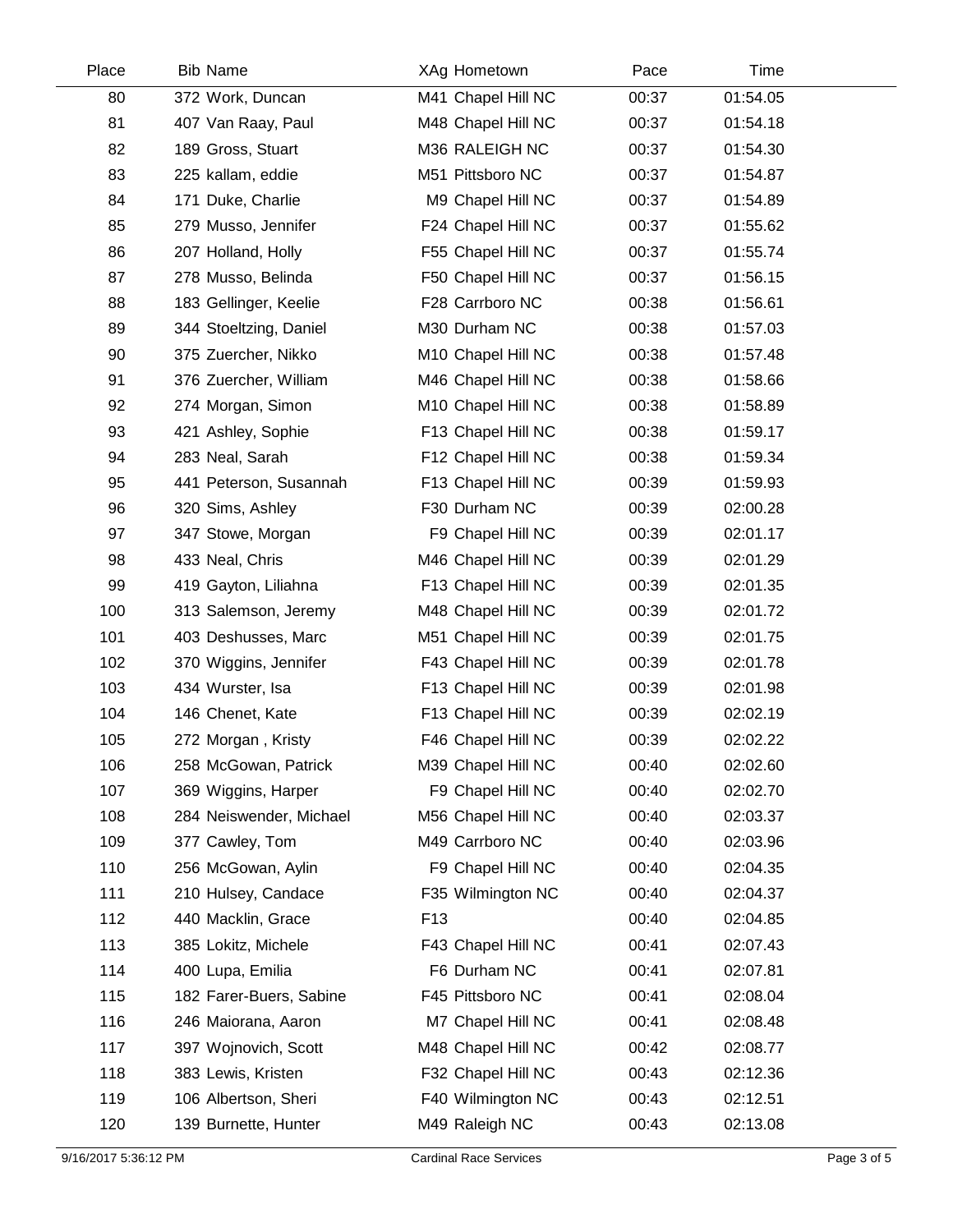| Place | <b>Bib Name</b>          | XAg Hometown       | Pace  | Time     |  |
|-------|--------------------------|--------------------|-------|----------|--|
| 121   | 282 Neal, Catherine      | F46 Chapel Hill NC | 00:43 | 02:13.87 |  |
| 122   | 239 Lupa, Concetta       | F39 Durham NC      | 00:44 | 02:15.80 |  |
| 123   | 172 Duke, Hayes          | M7 Chapel Hill NC  | 00:44 | 02:15.88 |  |
| 124   | 201 Harris, Susan        | F42 Pittsboro NC   | 00:44 | 02:16.36 |  |
| 125   | 175 Duszynski, Trevor    | M25 Pittsboro NC   | 00:44 | 02:16.69 |  |
| 126   | 211 Hulsey, Jeff         | F42 Wilmington NC  | 00:45 | 02:19.25 |  |
| 127   | 196 Hanes, Maggie        | F43 Chapel Hill NC | 00:45 | 02:20.66 |  |
| 128   | 317 Silverman, Maura     | F52 Cary NC        | 00:45 | 02:20.86 |  |
| 129   | 363 Walsh, Vivian        | F9 Chapel Hill NC  | 00:46 | 02:21.08 |  |
| 130   | 318 Silverman, Steve     | M51 Cary NC        | 00:46 | 02:21.32 |  |
| 131   | 390 Velarde, Bryan       | M47 Chapel Hill NC | 00:46 | 02:22.77 |  |
| 132   | 268 Minter, Elorie       | F6 Chapel Hill NC  | 00:46 | 02:22.90 |  |
| 133   | 269 Minter, Stephanie    | F40 Chapel Hill NC | 00:46 | 02:23.23 |  |
| 134   | 423 Sharp, Isabel        | F14 Chapel Hill NC | 00:47 | 02:24.71 |  |
| 135   | 173 Duke, Meredith       | F35 Chapel Hill NC | 00:47 | 02:25.12 |  |
| 136   | 435 Clarke, Preston      | M49 Chapel Hill NC | 00:47 | 02:26.54 |  |
| 137   | 260 McLaughlin, Brooke   | F32 Durham NC      | 00:48 | 02:27.81 |  |
| 138   | 436 Clarke, Cecilia      | F10 Chapel Hill NC | 00:48 | 02:28.04 |  |
| 139   | 455 Ringel-Kulka, Tamar  | F58 Chapel Hill NC | 00:49 | 02:32.20 |  |
| 140   | 254 McEntee, Christopher | M8 Chapel Hill NC  | 00:49 | 02:32.30 |  |
| 141   | 384 Lokitz, Benjamin     | M8 Chapel Hill NC  | 00:49 | 02:32.34 |  |
| 142   | 445 Peterson, Natalie    | F41 Chapel Hill NC | 00:49 | 02:32.74 |  |
| 143   | 410 Van Raay, Xavier     | M13 Chapel Hill NC | 00:50 | 02:34.46 |  |
| 144   | 389 Varblow, Linda       | F62 Chapel Hill NC | 00:50 | 02:35.92 |  |
| 145   | 228 Kanjorski, Russell   | M45 Chapel Hill NC | 00:51 | 02:36.97 |  |
| 146   | 393 Mauch, Elizabeth     | F50 Chapel Hill NC | 00:51 | 02:37.71 |  |
| 147   | 222 Kairys, Amy          | F46 Chapel Hill NC | 00:51 | 02:39.40 |  |
| 148   | 330 Snow, Jennifer       | F32 Mebane NC      | 00:52 | 02:40.71 |  |
| 149   | 187 Gross, April         | F36 RALEIGH NC     | 00:52 | 02:40.94 |  |
| 150   | 331 sparling, bren       | F52 Chapel Hill NC | 00:52 | 02:42.67 |  |
| 151   | 111 Baird, Traci         | F46 Chapel Hill NC | 00:53 | 02:43.59 |  |
| 152   | 143 Catron, Anne         | F <sub>25</sub>    | 00:53 | 02:44.94 |  |
| 153   | 315 Shelton, Melina      | F6 Chapel Hill NC  | 00:53 | 02:45.30 |  |
| 154   | 181 Farer, Lya           | F11 Pittsboro NC   | 00:53 | 02:45.76 |  |
| 155   | 299 Pizzagalli, Mia      | F50 Chapel Hill NC | 00:54 | 02:45.85 |  |
| 156   | 456 Fitzgerald, Aine     | F12 Chapel Hill NC | 00:54 | 02:46.42 |  |
| 157   | 343 Stine, Joe           | M23 Centreville VA | 00:54 | 02:47.59 |  |
| 158   | 270 Molnar, Jessica      | F36 Pittsboro NC   | 00:55 | 02:49.63 |  |
| 159   | 105 Albertson, Ruhner    | M8 Wilmington NC   | 00:55 | 02:49.94 |  |
| 160   | 232 Kirkland, Russell    | M38 Wilmington NC  | 00:55 | 02:50.26 |  |
| 161   | 162 Dangerfield, Cristie | F35 Apex NC        | 00:55 | 02:51.33 |  |